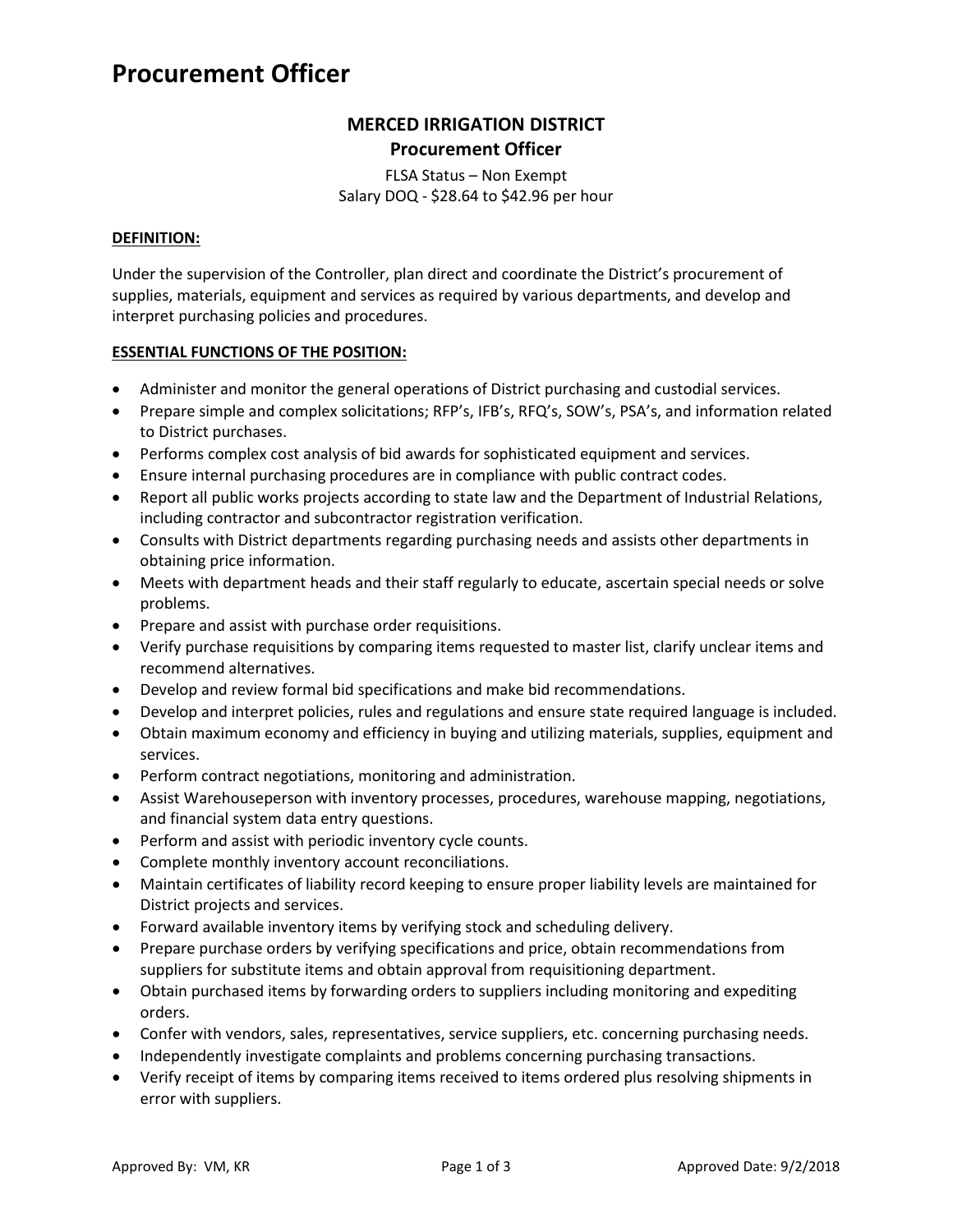# **Procurement Officer**

- Participate in the preparation, administration and monitoring of District budgets.
- Authorize payment for purchases by forwarding receiving documentation.
- Keep information accessible by sorting and filing documents.
- May approve invoices for payment.
- Provide purchasing planning and control information by collecting, analyzing and summarizing data and trends.
- Update job knowledge by participating in educational opportunities.
- Accomplish purchasing and organization mission by completing related results as needed.
- Instruct other employees on correct purchasing practice.
- Develop new sources of supply.
- Develop cooperative purchasing activities with other agencies.
- Attend and participate in various meetings relevant to purchasing matters.

# **QUALIFICATIONS:**

Any combination of experience and education that would prepare the candidate for the duties and responsibilities of the position is acceptable.

#### **Education:**

- High School diploma or equivalent. Bachelor's degree in Business Administration or Public Administration is preferred.
- CPP, SPSM or UPPCC Certification is preferred.

#### **Experience:**

- Five (5) years of increasingly responsible experience in purchasing and material handling, including contract negotiations.
- Three (3) years of professional level experience.

#### **Ability to:**

- Develop and maintain records and files.
- Interpret laws, rules and regulations regarding purchasing.
- Prepare oral presentations and written reports.
- Analyze purchasing procedures and make recommendations for improvement.
- Calculate figures and amounts such as discounts, interest, commissions, proportions, percentages, area, circumference, and volume
- Work cooperatively with all staff, employees and the public
- Participate in and facilitate group meetings.
- Occasionally travel to attend conferences and meetings in-and out-of-state.
- Professional written and verbal communication and interpersonal skills, including effective presentation of information to small and large groups.

#### **Knowledge of:**

- Laws, principles and regulations relating to bidding procedures and purchasing operations.
- Market conditions, current prices, trade names and brands; supplies and equipment used in irrigation and electric industries.
- Sources of supply and methods of securing competitive bids